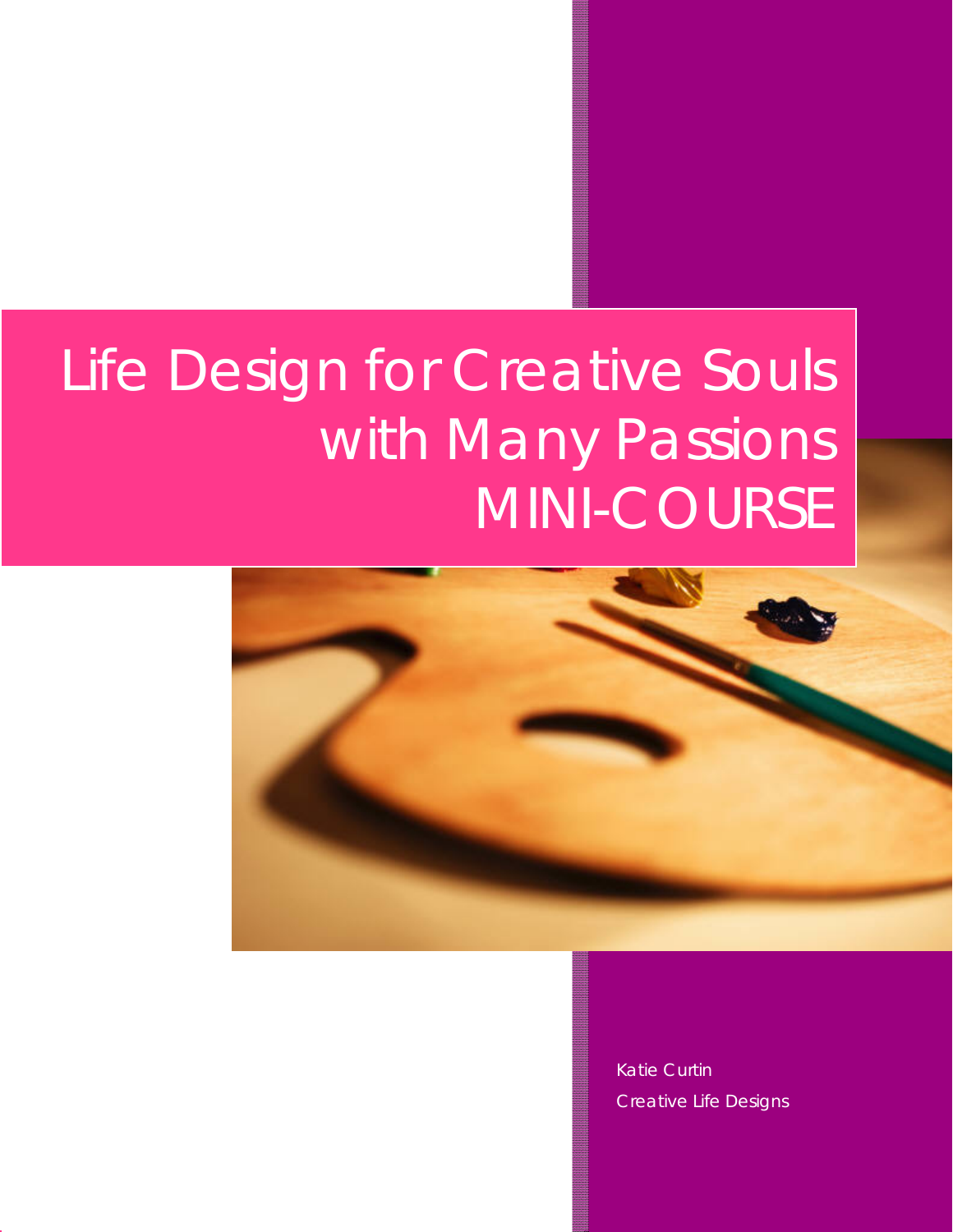#### Introduction 1/5

There's always lots of pressure to live your life according to the wants and needs of others. This is a sure recipe for personal disaster, even if on the surface you may look successful. Inside you may feel permanently frustrated, and find it hard to keep going.

If you have many passions, you will always be hearing that "you got to settle down into one interest," and that "you can't possibly do them all."

Well that's just a cultural myth, which doesn't work for your life! And deep inside you know that. But to creatively shape your life so that it suits your set of talents, abilities, and needs, takes thought, planning, and action.

There are four simple steps to creating a life that works for you:

- 1. Envision Your Ideal Life
- 2. Evaluate Where You Are Now
- 3. Create the Map
- 4. Get Started on The Journey

Tomorrow we will begin with taking you through a process to envision a life uniquely tailored to your talents and needs.

For today, begin taking action by creating a folder on your desktop to prepare for the fun journey ahead!



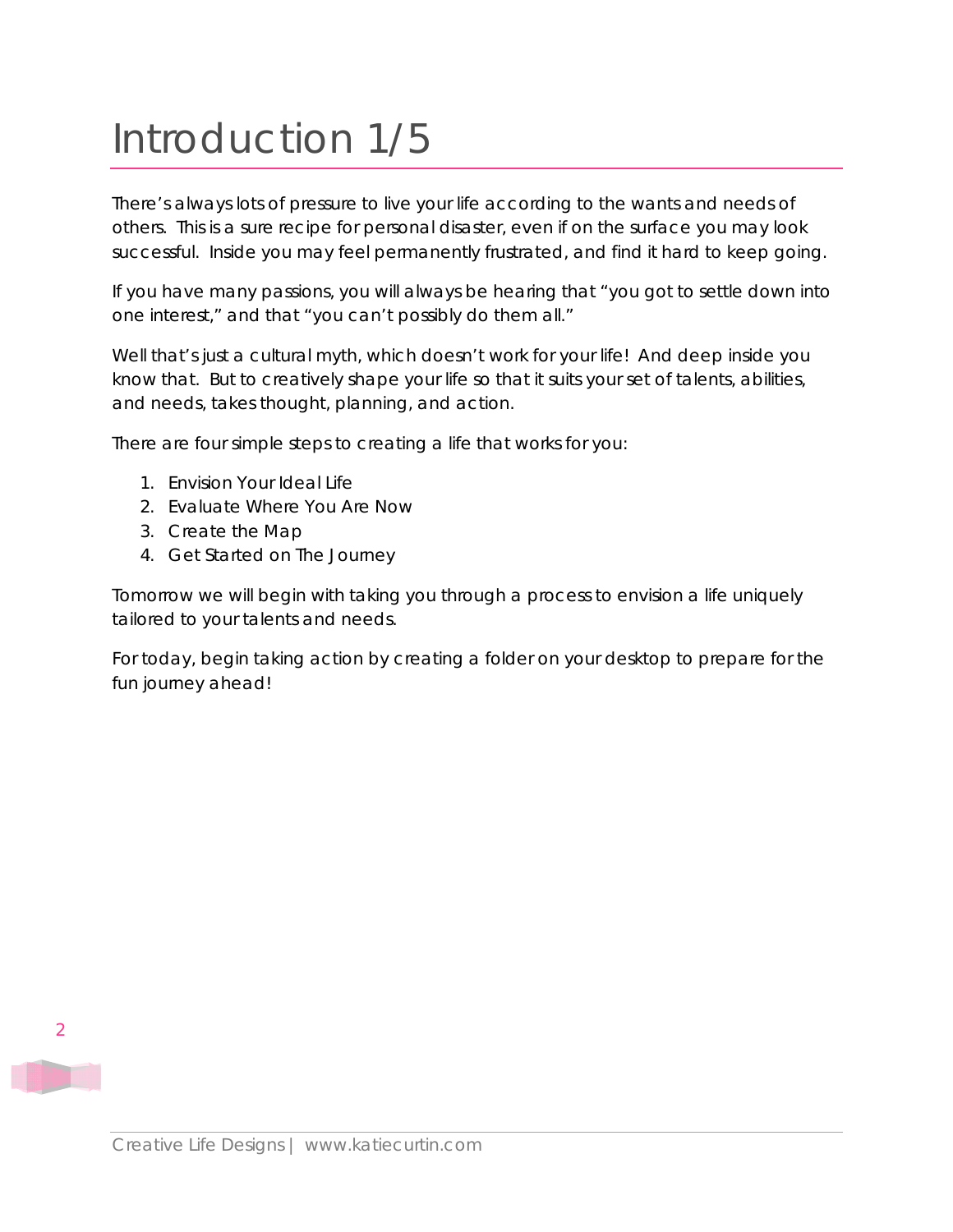## Life Design for Creative Souls with Many Passions Mini-Course: Envision Your Ideal Life 2/5

To create a lifestyle that works for you, it's great to step back from your present life. Envision what might be possible if you got rid of any limiting stereotypes and beliefs about what you can and should do.

Forget about being realistic right now. Go to the outreaches of your imagination, and create in your mind's eye a totally delicious, passionate life for yourself, where you have the time and space to explore all your wonderful interests and passions.

Okay so it might take nine lives, you are telling me! Well imagine all those lives, in their richness and glory. Go over overboard. Dive in!

What are you seeing? What are you hearing? What are you feeling? Who are you with? Savour it all.

 Now write down as fast as you can without stopping to edit yourself all the things you can think of.

#### **Here are some additional questions, to spur your imagination**

- 1. Where you are living? Is it one place or two? Or do you live a more nomadic existence?
- 2. What kinds of passions are you pursuing?
- 3. How is your income flowing to you?
- 4. How is the expression of your gifts and talents, making a difference in the lives of others, and for the planet?
- 5. What does your daily schedule look like? Weekly? Do you have months devoted to one or two interests and then switch, or are you doing many different things concurrently?

Just take five to ten minutes to jot it all down. In the next 24 hours keep rolling over your ideal lifestyle in your mind. Add to your list as the ideas come.

Tomorrow you will be taking these ideas, and looking at your life right now. You will be learning ways to turn these dreams into a real life plan that you can begin implementing right away

3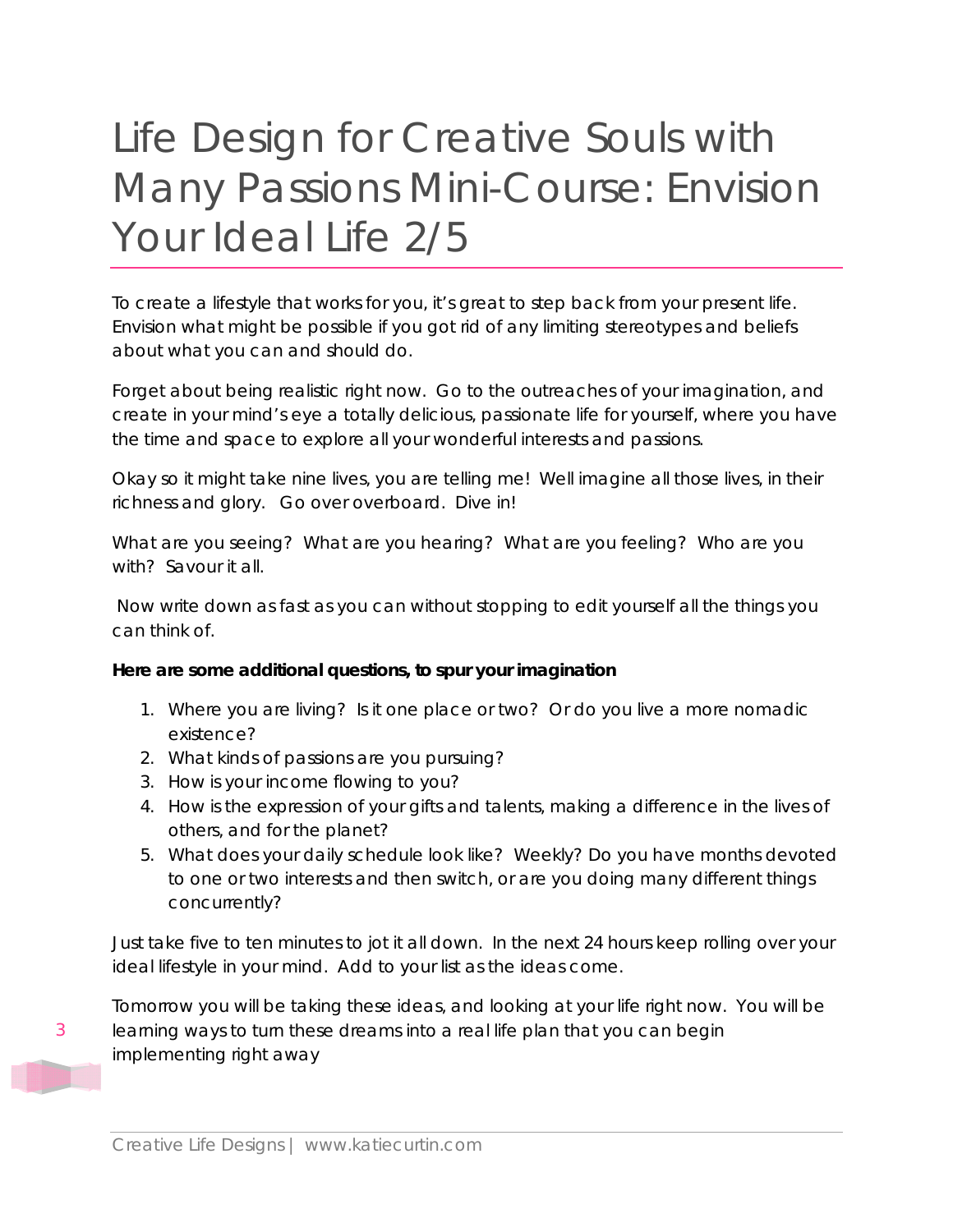## Life Design for Creative Souls with Many Passions Mini-Course: Know Where You Are Now 3/5

In order to arrive somewhere, you both have to know your destination, where you are coming from, and have at least a rough map of how you are getting there.

Yesterday you took an important first step towards designing a life that suits your own unique talents, desires and personality. You got an idea of your destination.

Now let's look at where you are. There are three questions that work well to get a snapshot of your life and what's working and what isn't

- 1. What do you love and adore about your life as it is right now?
- 2. What do you absolutely detest about your life right now?
- 3. What about your life is okay but could be better?

Make sure you answer these questions for all aspects of your life. Include such areas as your physical environment, work, money, health, creative and spiritual pursuits, relationships with friends and family, and community involvement.

After you have done this you will have a good idea of what is working just fine in your life, and what needs to be changed. Tomorrow you will create a map or plan to get you from where you are now to creating a life which becomes more and more aligned with the visioning you did on the first day.

Now I have to say this will not happen overnight. You and I both know in our hearts that plans for instant success in anything, are plans for instant failure. But it will get you in the car, with a map and enough motivation to start the first leg of the journey.

You will be able to constantly refer back to this map, when deciding on your areas of focus and priority. And you will be able to make adjustments to the route you take, as you encounter new situations and opportunities.

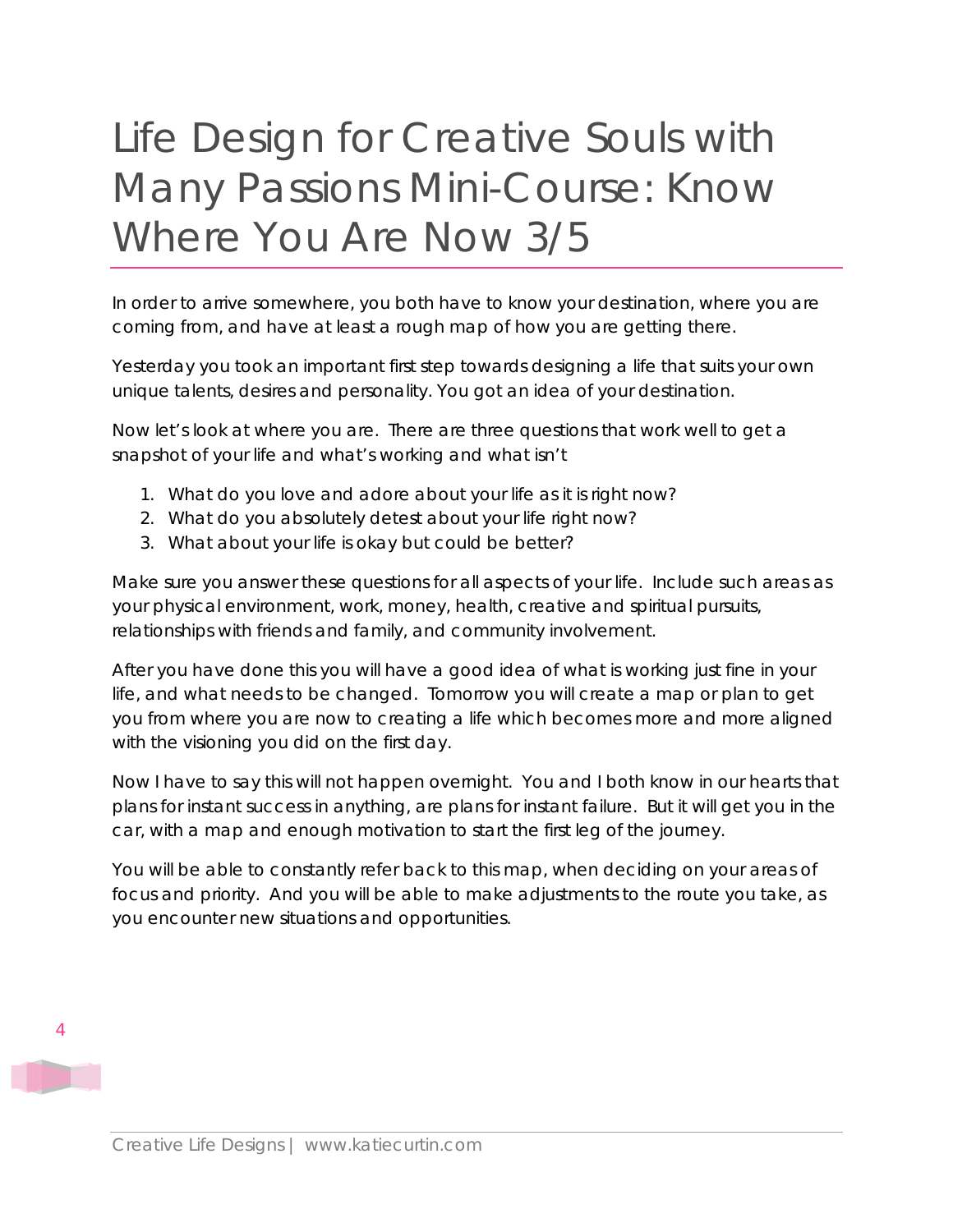## Life Design for Creative Souls with Many Passions Mini-Course: Create the Map 4/5

Yesterday might have been a bit tough, looking at the distance between where you are now, and where you want to be. Or maybe you are pretty close to getting there, and just need some adjustments to make your life juicy and fulfilling.

Today, you get a chance to start using this knowledge to create a master plan, or map for getting you to your end destination.

First get out your notes from earlier. Take another sheet of paper, and write a list of all the juicy and enticing things you envisioned earlier.

Now the fun begins! Get a big sheet of paper or tape together some smaller sheets. Use colored markers and pencils, if you have them on hand.

Now, draw six columns, and mark on the top of the columns, this year, and the coming 5 years. You will be taking the list of things you envisioned earlier, and scheduling them over a six-year period.

This is a technique I am borrowing from Barbara Sher, who has a fabulous book called "[Refuse to Choose: A Revolutionary Program for Doing Everything That You Love,](http://www.amazon.com/gp/product/1594866260?ie=UTF8&tag=katiecurtinco-20&linkCode=as2&camp=1789&creative=390957&creativeASIN=1594866260)" which I recommend to all my clients. She developed this technique because she found that people like you, with many interests, often fall into the trap of thinking they have to do everything at once, or they will never do it.

Creating a 6 year plan, helps reassures you that yes you will do it, but also helps you not to get overwhelmed by trying to do too much at one time, a common problem for people with lots of interests.

Now look at what things complement each other and could be done together.

Group these together. Then look at the timeline and roughly start planning things within a six-year framework.

Say you want to go to Asia, study batik, quit your job, set up an internet business you can do anywhere in the world, teach English abroad, write a book, and learn how to sing.

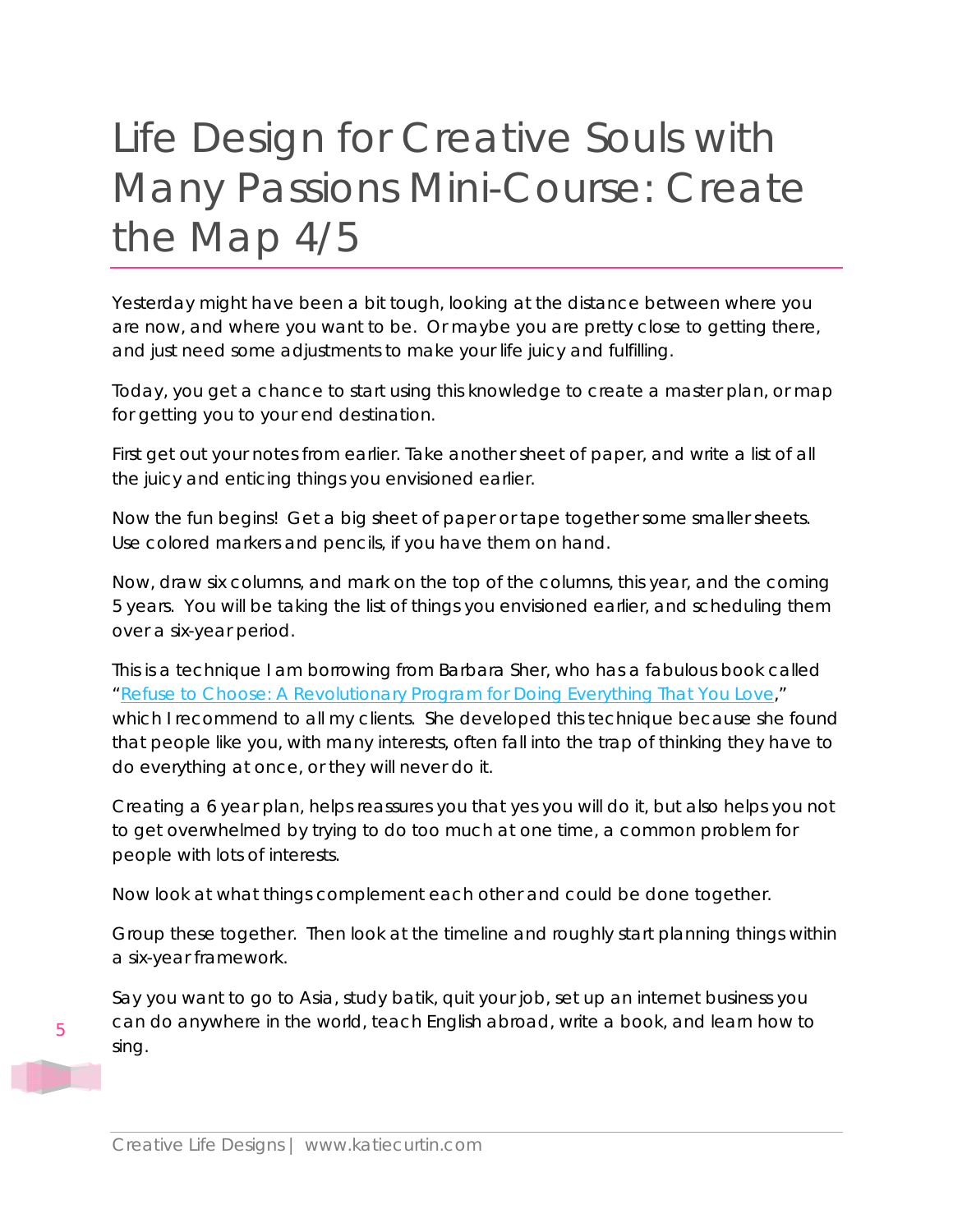You might plan to quit your job just before you go to Asia, study batik in a place like Indonesia, spend a stint in Japan teaching English, and then plan a month or two to work on your book.

After that you might plan another stint working teaching English, at the same time researching, planning, and saving money to set up your internet business.

To get the money for the first part of your Asia trip, so you might decide to stay at your present job for another six months. In the meantime, you might bring join a local choir, or get private voice lessons, or organize a karaoke night with friends once a week, fulfilling your dream to learn to sing.

So begin filling in the years on your big sheet. Whatever you put is not written in stone, so avoid getting too serious about this, and have fun slotting in everything you want to do and accomplish.

Tomorrow, I'll provide you with ways to further flesh out your plans and most importantly, some immediate ways to get into action. As well, I have a lovely surprise to assist you in taking the steps to get the life you want.



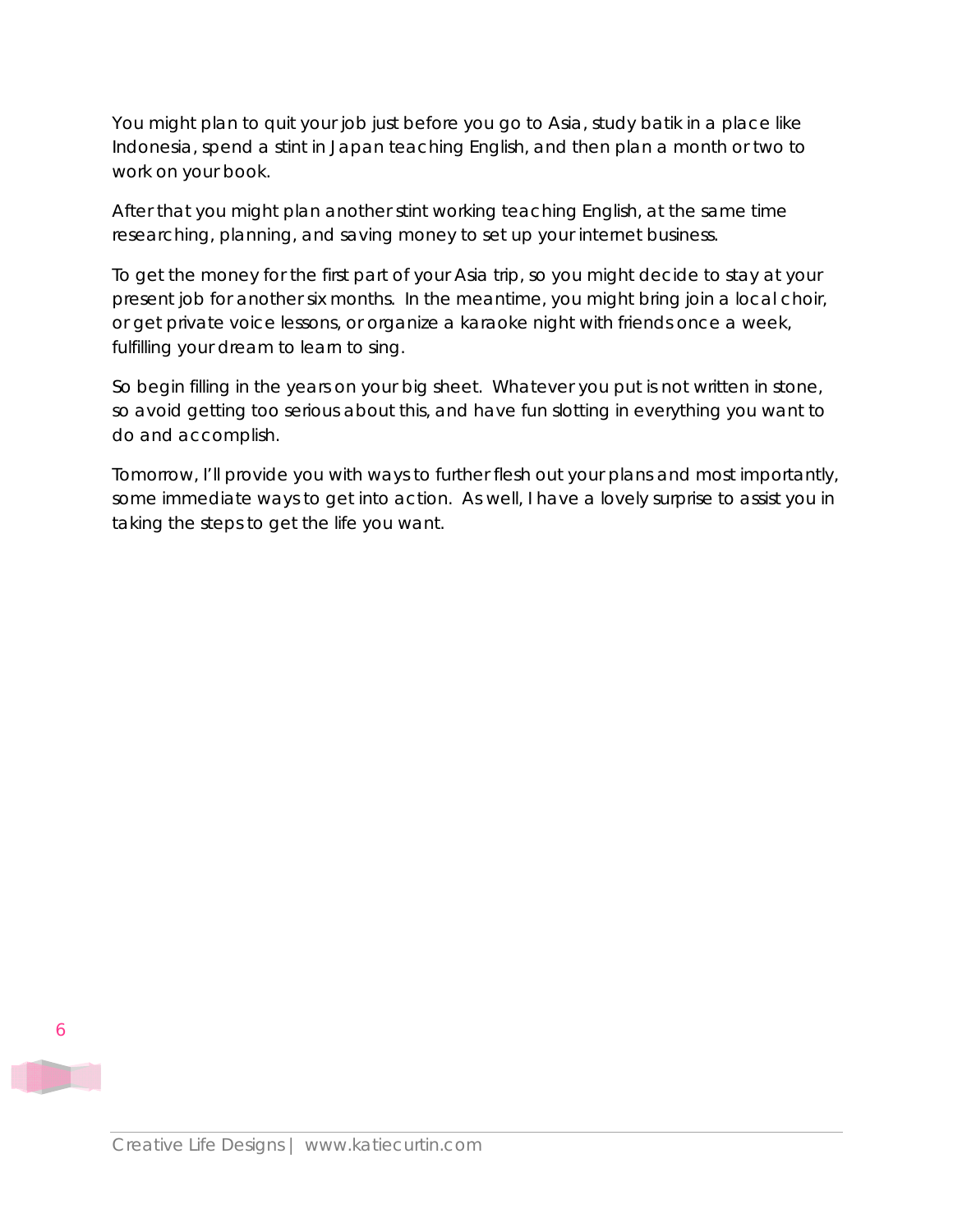## Life Design for Creative Souls with Many Passions Mini-Course: Get Started on the Journey 5/5

Today we will be getting down to the nitty-gritty of getting into action around the map of goals you have created.

A very useful way of approaching this is through backward planning. You look at your end goal and what you want to accomplish. Then you plan backwards.

First take out the big sheet with all the things you plotted out. Get another sheet of paper and a pen or pencil. On the far right side, in the middle of the paper, write one of the goals you planned for the next year. Make it a goal that you feel really passionate about doing in the next six months or year.

Then say to yourself; what's the last thing I have to do before this goal gets accomplished. And then ask yourself what needs to take place before that, and before that. You mark the main actions you will have to take at each stage on your sheet of paper. You do this until you finally get an action that you can take today.

Let's take a simple example. You want go to Asia. Imagine you are just boarding the plane to go to your first destination. Before that you had to go through security and baggage; you had to have a passport, a plane ticket and your luggage packed for the journey. Before that you had to have arranged for transport to the airport etc. etc. Going back in this manner, you find the action you can do today is to call a friend who has visited Asia, and check out how they organized their trip.

Over time you can take all the elements on your plan, and use the same method.

Now it may be that some of the things you put on your 6-year plan, don't take much planning. It's easy to see what you might do first.

For example if you want to join a choir, you could start by phoning some friends of yours and seeing if they have heard of good local choir or voice teacher, or know somebody who does.

Once you've finished doing this backward planning for one of your goals, make sure you take that first action towards realizing it. And remember, even the tiniest step towards your goals, can begin to create momentum that can propel you forward.

#### **Now here is the surprise bonus, I promised you!**

7